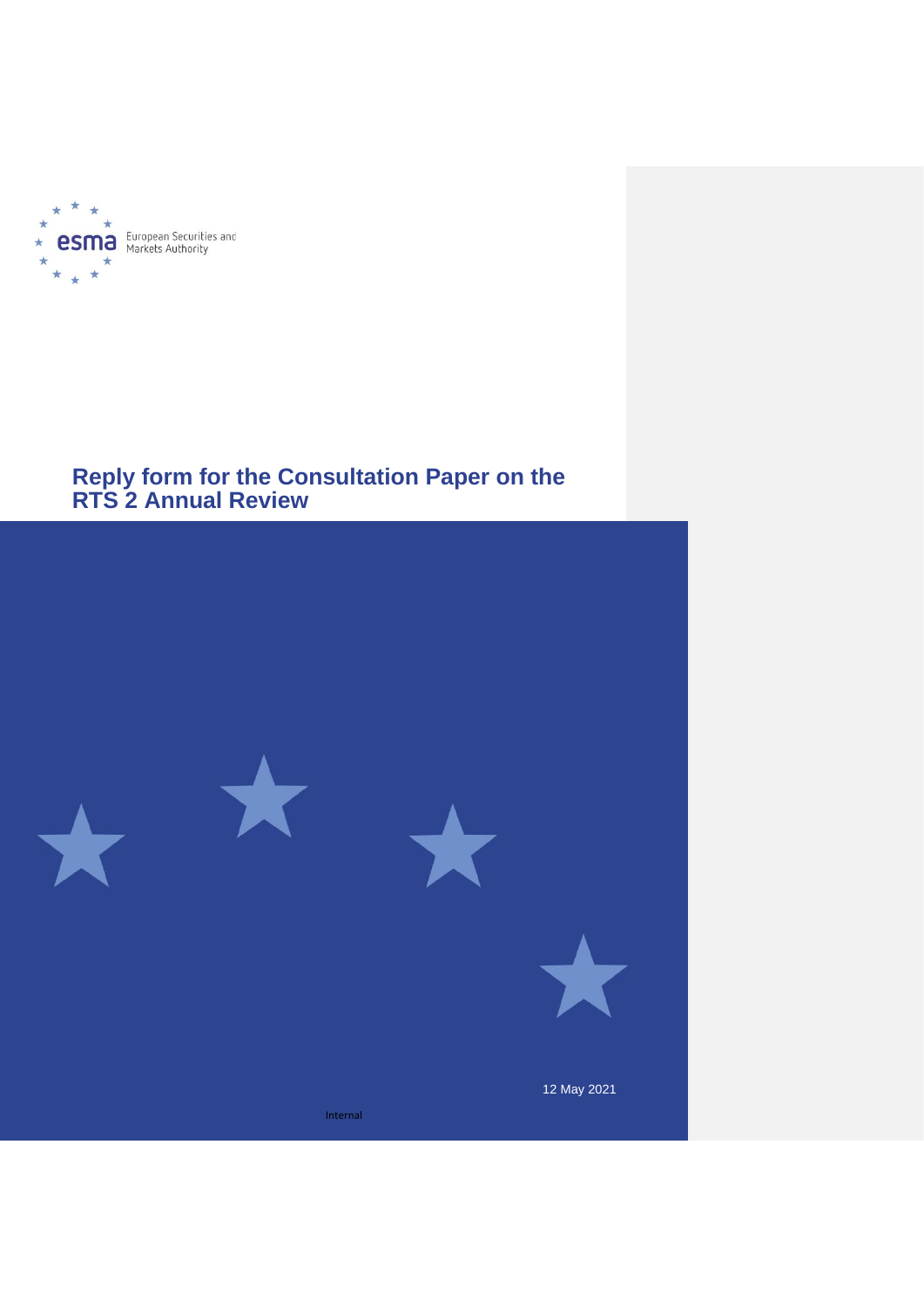Date: 12 May 2021

# **Responding to this paper**

The European Securities and Markets Authority (ESMA) invites responses to the specific questions listed in the Consultation Paper on the transparency regime for non-equity instruments and the trading obligations for derivatives MiFID II/ MiFIR review report published on the ESMA website.

# *Instructions*

Please note that, in order to facilitate the analysis of the large number of responses expected, you are requested to use this file to send your response to ESMA so as to allow us to process it properly. Therefore, ESMA will only be able to consider responses which follow the instructions described below:

- use this form and send your responses in Word format (pdf documents will not be considered except for annexes);
- do not remove the tags of type <ESMA\_QUESTION\_CP\_MIFID\_NQT\_1> i.e. the response to one question has to be framed by the 2 tags corresponding to the question; and
- if you do not have a response to a question, do not delete it and leave the text "TYPE YOUR TEXT HERE" between the tags.

Responses are most helpful:

- if they respond to the question stated;
- indicate the specific question to which the comment relates;
- contain a clear rationale; and
- describe any alternatives ESMA should consider.

### **Naming protocol**

In order to facilitate the handling of stakeholders' responses please save your document using the following format:

ESMA\_CP\_MIFID\_NQT\_NAMEOFCOMPANY\_NAMEOFDOCUMENT.

e.g. if the respondent were ESMA, the name of the reply form would be:

ESMA\_CP\_MIFID\_NQT\_ESMA\_REPLYFORM or

ESMA\_CP\_MIFID\_NQT\_ANNEX1

## *Deadline*

Responses must reach us by 11 June 2021.

All contributions should be submitted online at [www.esma.europa.eu](http://www.esma.europa.eu/) under the heading 'Your input -Consultations'. **Field Code Changed**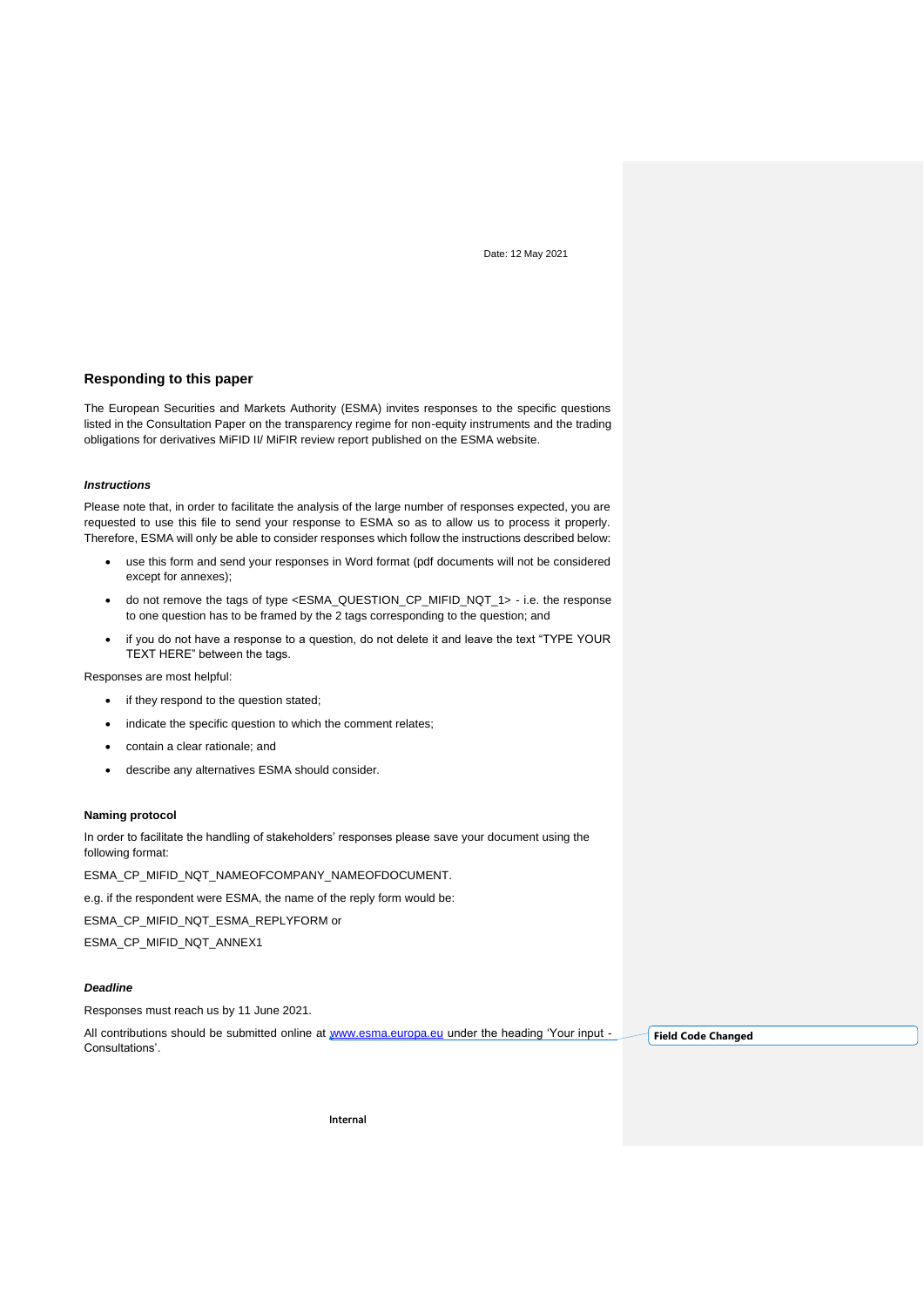#### *Publication of responses*

All contributions received will be published following the end of the consultation period, unless otherwise requested. **Please clearly indicate by ticking the appropriate checkbox in the website submission form if you do not wish your contribution to be publicly disclosed. A standard confidentiality statement in an email message will not be treated as a request for non-disclosure.** Note also that a confidential response may be requested from us in accordance with ESMA's rules on access to documents. We may consult you if we receive such a request. Any decision we make is reviewable by ESMA's Board of Appeal and the European Ombudsman.

# *Data protection*

Information on data protection can be found at [www.esma.europa.eu](http://www.esma.europa.eu/) under the headings 'Legal notice' and 'Data protection'.

**Field Code Changed**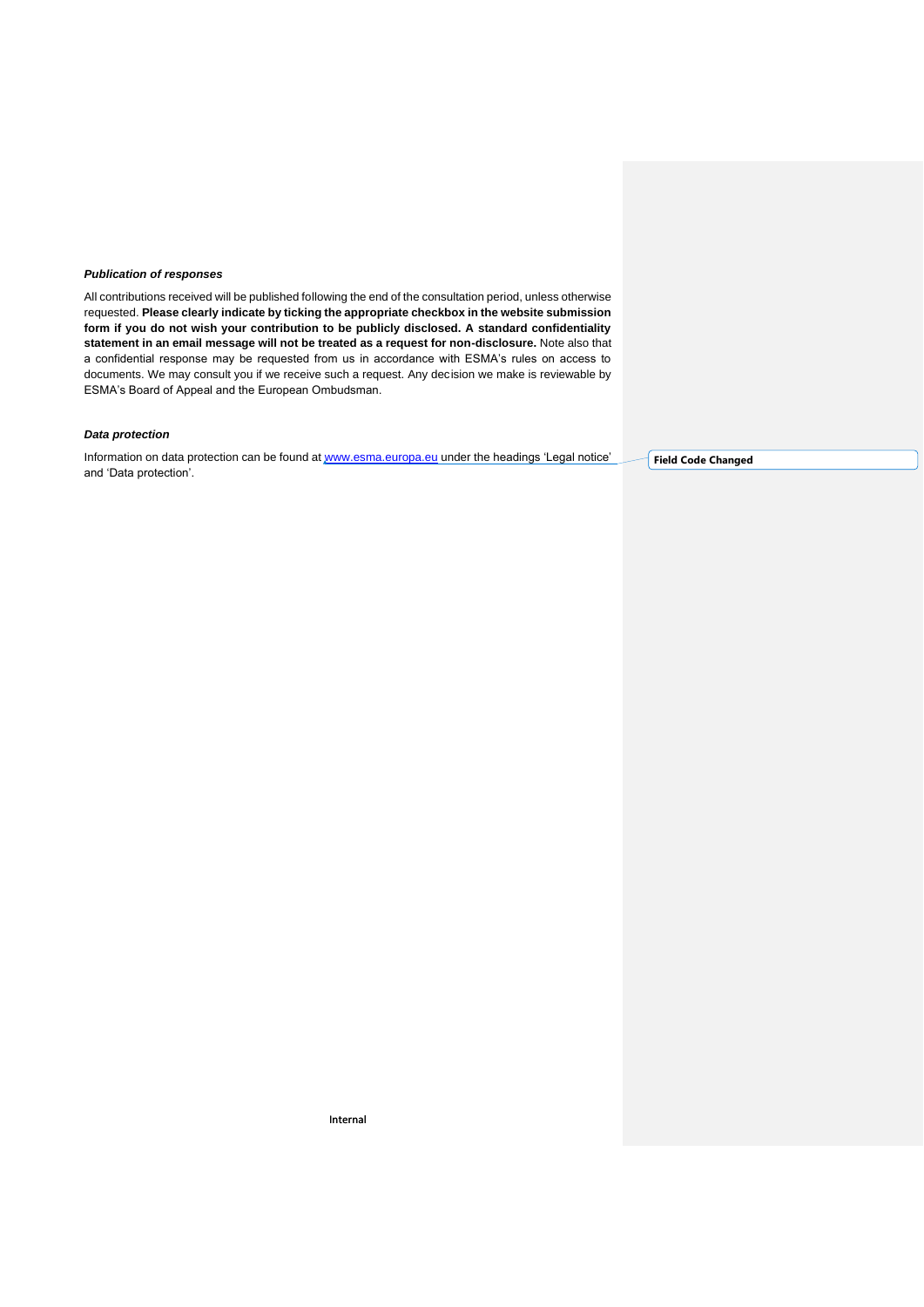# **General information about respondent**

| Name of the company / organisation   | Deutsche Börse Group                        |
|--------------------------------------|---------------------------------------------|
| Activity                             | Regulated markets/Exchanges/Trading Systems |
| Are you representing an association? |                                             |
| Country/Region                       | Germany                                     |

## **Introduction**

## *Please make your introductory comments below, if any:*

<ESMA\_COMMENT\_CP\_MIFID\_NQT\_1>

Deutsche Börse Group (DBG) appreciates the opportunity to respond to ESMA's consultation on the annual review of RTS 2 regarding the liquidity determination of bonds and the determination of pretrade SSTI-thresholds.

In general, we agree with ESMA's conclusion that the objective of MiFID II/MiFIR to increase transparency in particular in the bond market has not yet materialized. DBG agrees with ESMA's assessment that the current level of pre- and post-trade transparency for bonds is very low given that too many bonds are defined as illiquid. Thus, DBG welcomes ESMA's proposals to make the transparency regime for non-equities more efficient and supports the proposals to move to the next stage for the liquidity determination for bonds. Nevertheless, we would like to emphasize again our support for ESMA's recommendation on the transparency regime for non-equity instruments from fall 2020 to remove the SSTI waiver and to replace it with a reference to LIS thresholds instead. We agree with ESMA that this approach would have a bigger impact on improving transparency than the move to the next stage in the current phased-in regime. Generally, we would also recommend a review of the liquidity assessment of bonds to increase the number of bonds that are deemed liquid and subject to transparency requirements.

DBG trusts that our comments are seen as a useful contribution to increase the functioning and

effectiveness of the transparency regime for non-equity instruments, in particular bonds, and remain at the disposal of ESMA for any questions and additional feedback.

<ESMA\_COMMENT\_CP\_MIFID\_NQT\_1>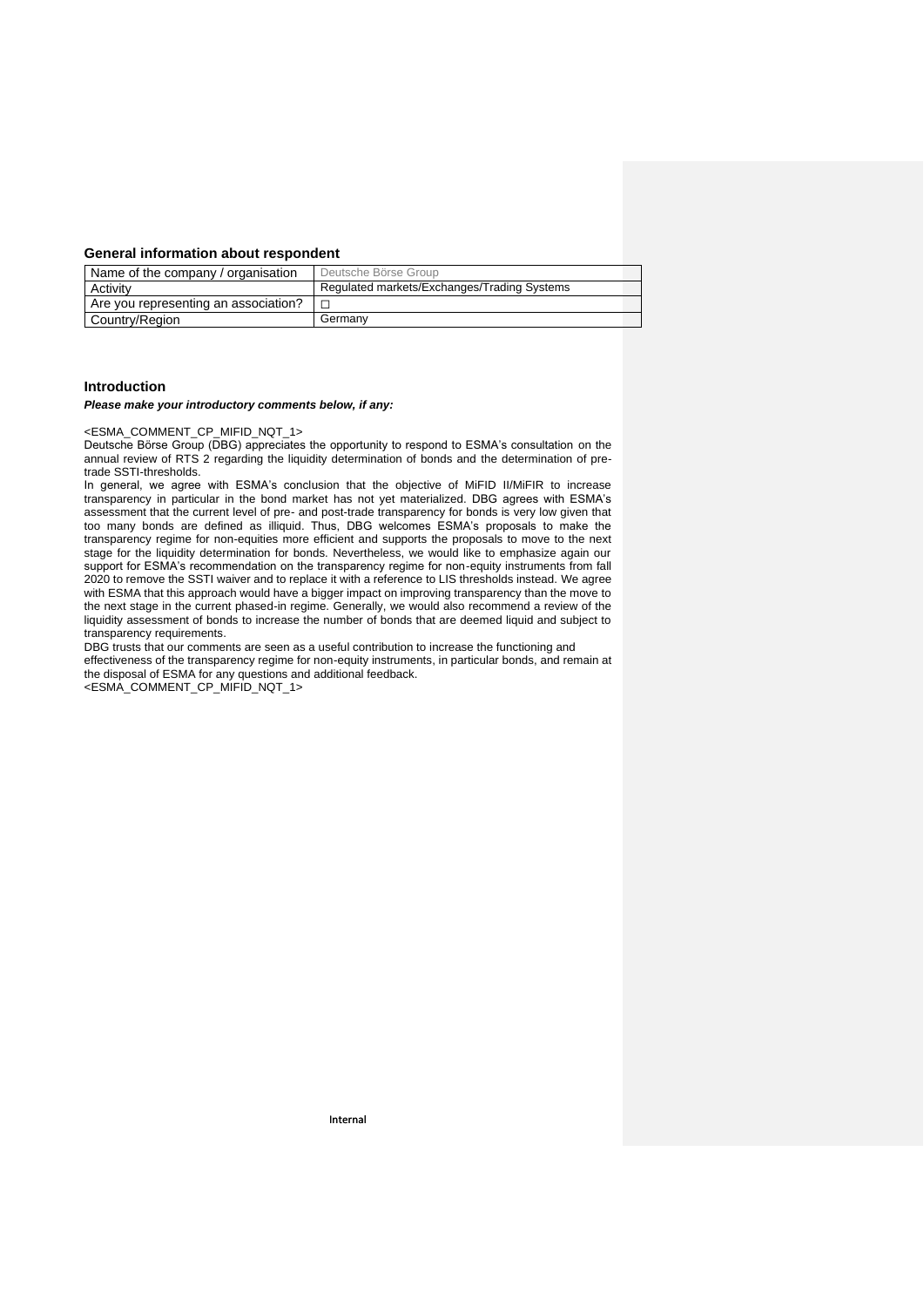# **Q1. Do you agree with ESMA's proposal to move to stage 3 for the determination of the liquidity assessment of bonds? Please explain.**

#### <ESMA\_QUESTION\_CP\_MIFID\_NQT\_1>

As already highlighted in our response to the ESMA consultation on the transparency regime for nonequity instruments in 2020, DBG agrees with ESMA's assessment that the overall pre-trade transparency regime for bonds is not effective as too many bonds are defined as "illiquid". This shows that the liquidity determination process is not effective and has not delivered on the MIFIR objective to increase transparency in bonds markets (see points 20 and 21 in the current consultation paper). Therefore, we supported and welcomed ESMA's decision in 2020 to move to the stage 2 for the liquidity test of bonds to increase the share of bonds defined as liquid, although leading only to a limited increase in transparency (0.32-0.48% of total bonds under stage 2 compared to 0.21-0.31% of total bonds under stage 1). Even though the impact of the move to stage 3 would be limited again as pointed out in point 25 of the current consultation paper (less than 3% of bonds would be considered liquid compared to approx. 2% under stage 2), in order to further increase the transparency of bonds we also support ESMA's proposal to move to stage 3.

Nevertheless, as pointed out in our response to the ESMA consultation on the transparency regime for non-equity instruments in 2020 as well, a broader review of the methodology to perform the transparency calculations might be necessary. Since the liquidity assessment criteria are reviewed on a yearly basis, we would recommend running simulations with next year's calibration (stage 4), in order to understand whether the impact on the number of liquid bonds will be substantial or not. Additionally, simulations with different transparency thresholds should be conducted to better understand the impact of the MiFID II thresholds. Lastly, a full assessment of the underlying data should be performed, taking also into consideration the ratio of volume traded under a pre-trade transparency waiver, and the data adjusted when required (before running new transparency calculations).

We would like to remind as well of the currently discussed consolidated tape (CT) for equities and bonds, which should provide for comprehensive and meaningful transparency to the public, including the retail investor. Transparency of bond markets across the EU shall increase trust and reduce cost of financing. In this context, we deem it important as well, that the phased approach by ESMA is being accelerated in order improve the availability of a meaningful set of bonds on the CT. <ESMA\_QUESTION\_CP\_MIFID\_NQT\_1>

# **Q2. Do you agree with ESMA's proposal not to move to stage 2 for the determination of the pre-trade SSTI thresholds for all non-equity instruments except bonds? Please explain.**

## <ESMA\_QUESTION\_CP\_MIFID\_NQT\_2>

As highlighted in our response to the ESMA consultation on the transparency regime for non-equity instruments in 2020, DBG supports ESMA's recommendation in its final report on that matter to remove the SSTI waiver and replace it with a reference to the pre-trade LIS thresholds potentially lowering them depending on the asset class. Under this approach, the move to the next stage for the determination of SSTI thresholds would not be relevant any longer.

However, in order to ensure increased transparency until ESMA's recommendation has been implemented, DBG appreciates the efforts by ESMA and NCAs to improve the data quality of many asset classes which so far prevented ESMA to conduct annual transparency calculations for instruments other than bonds to the full extent. Nevertheless, we would not agree that it is currently premature to assess a move to stage 2 for these instruments at this point in time. Rather, we would support a move to stage 2 for the determination of SSTI thresholds. <ESMA\_QUESTION\_CP\_MIFID\_NQT\_2>

**Q3. Do you agree with ESMA's proposal to move to stage 3 for the determination of the pre-trade SSTI thresholds for bonds (except ETCs and ETNs)? Please explain.**

<ESMA\_QUESTION\_CP\_MIFID\_NQT\_3>